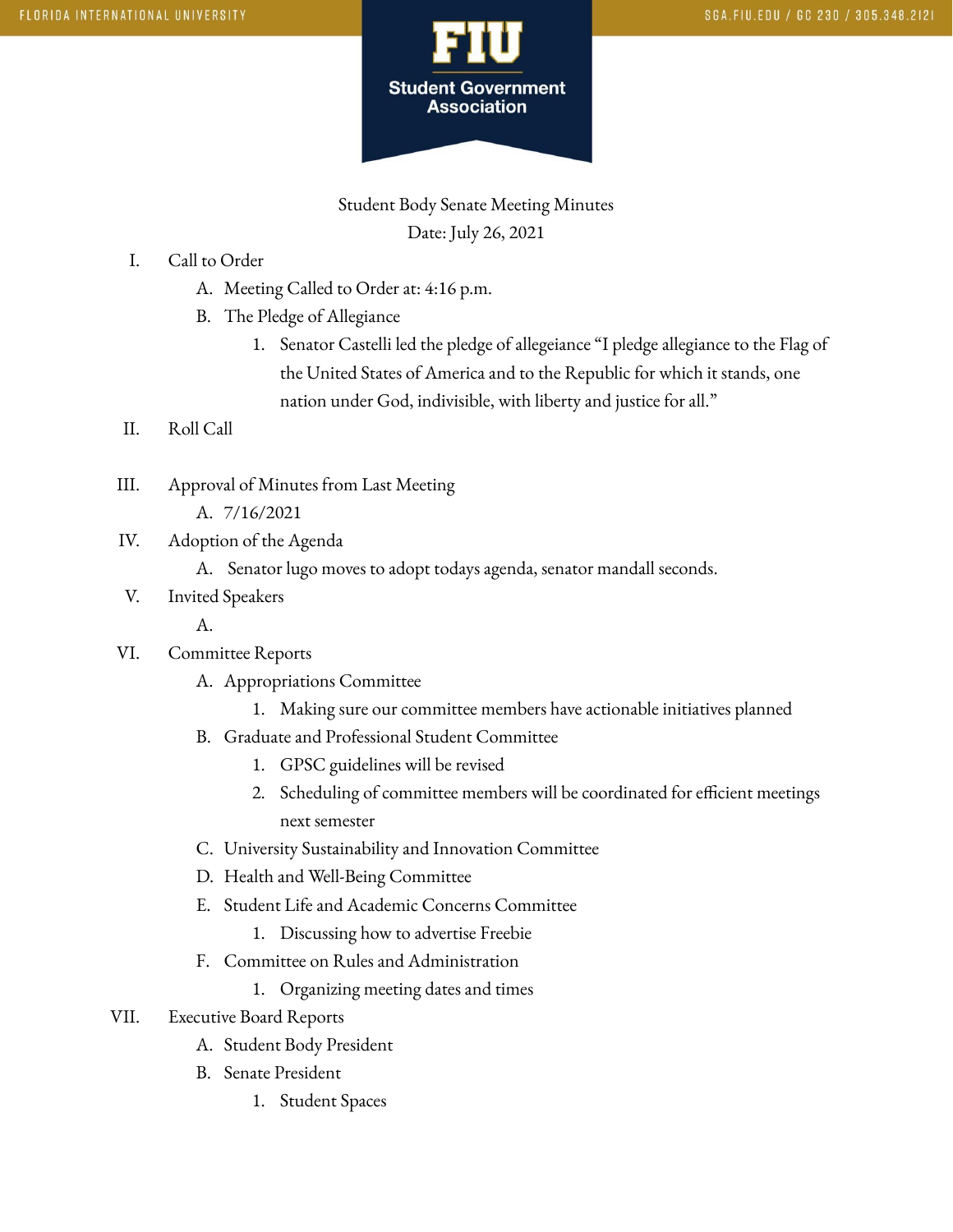- 2. Next Senate is August  $23^{\text{rd}}$
- 3. Committee re-organization
- 4. University-Wide Leadership Retreat
- 5. In-person office hours returning fall
- 6. Committee meeting minutes and times submission
- 7. Unanimous Decisions
- C. Senate President Pro-Tempore
- D. Senate Floor Leader
- E. Student Body Vice President
- F. Comptroller
- G. Executive Administrator
- H. Governor of the Biscayne Bay Campus
	- 1. Thank you to everyone who came to the retreat!
	- 2. Environmental resilience seminar was a success!
- I. Chief of Staff
- J. Chief Justice
- VIII. Vetoed Legislation
	- A.
	- IX. Unfinished Business

## A.

- X. New Business
	- A. Confirmation of Roshaiya Wilson to the position of Staff Secretary of Campus Engagement.
		- 1. Senator lugo moves to close q&a, senator castelli seconds. Motion passes
		- 2. Senator mandall moves to vote by unanimous consent, senator lugo seconds. Motion passes
	- B. Confirmation of Megan Jarquin to the position of Secretary of Health and Well-Being.
		- 1. Senator lugo moves to close q&a. senator reyes seconds. Motion passes
		- 2. Senator lugo moves to go into voting, senator mandall seconds
		- 3. Senator Sutton moves to vote by unaminous consent, senator castelli seconds. Motion passes
	- C. Confirmation of Alyssa Andreus to the position of Secretary of Sustainability and Innovation.
		- 1. Senator lugo moves to close q&a, senator mandall seconds. Motion passes